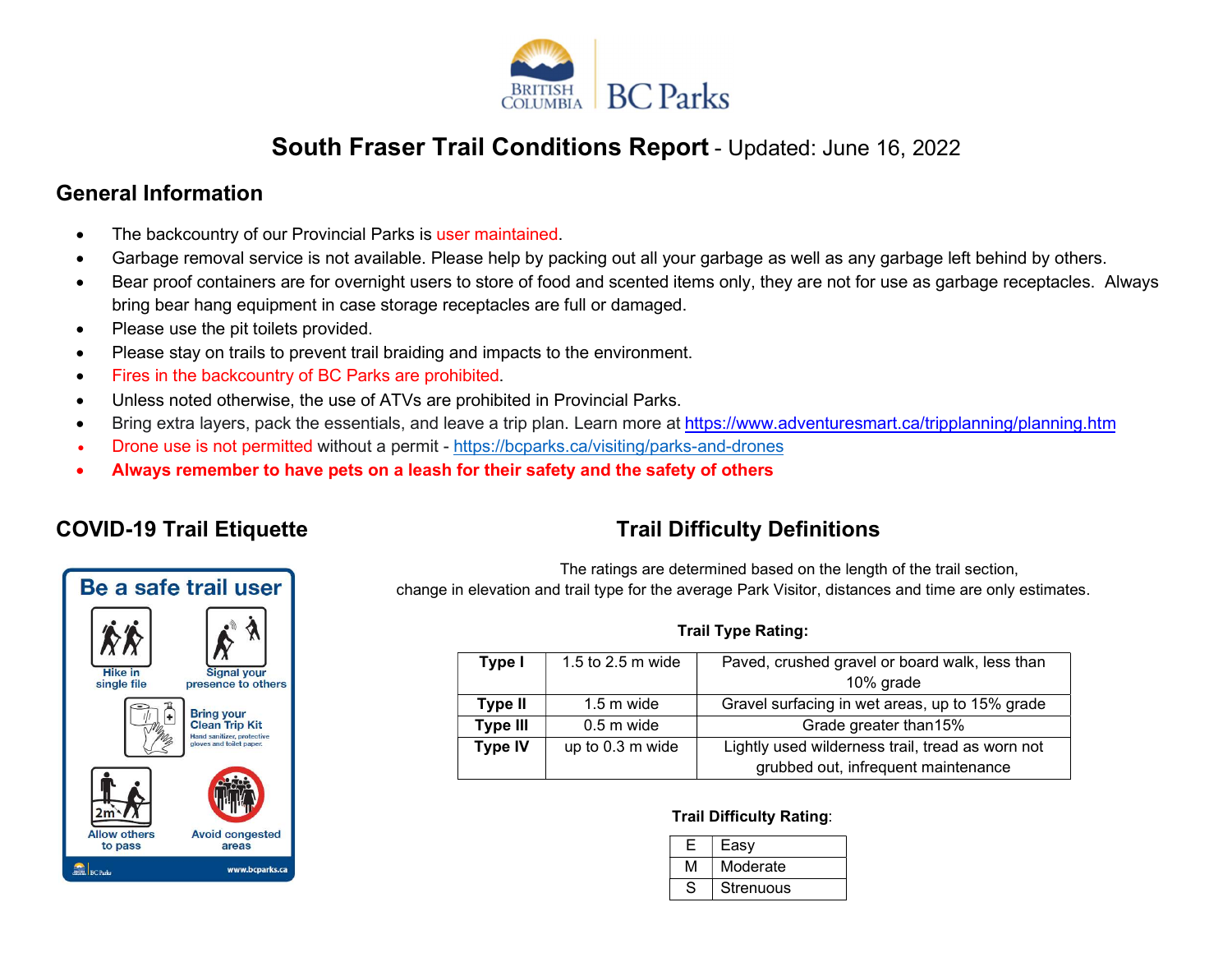| <b>Cultus Lake Provincial Park Trails</b> |                                                        |                                                 |                                              |                      |      |                    |                                                                                                                                                                                                                              |                                                        |  |  |
|-------------------------------------------|--------------------------------------------------------|-------------------------------------------------|----------------------------------------------|----------------------|------|--------------------|------------------------------------------------------------------------------------------------------------------------------------------------------------------------------------------------------------------------------|--------------------------------------------------------|--|--|
| <b>TRAILS</b>                             | <b>Estimated</b><br><b>Distance</b><br>One-way<br>(Km) | <b>Estimated</b><br>Time one-<br>way<br>(Hours) | Estimated<br>Elevation<br>Gained<br>(meters) | Trail<br><b>Type</b> | Rate | Trail<br>Condition | <b>Comments/Trail Safety</b><br><b>Information</b>                                                                                                                                                                           | <b>REGULATIONS*</b><br>*Click here for all regulations |  |  |
| <b>Teapot Hill</b>                        | 2.42km                                                 | 60 min                                          | 250m                                         | $\mathbf{III}$       | M    | <b>OPEN</b>        |                                                                                                                                                                                                                              |                                                        |  |  |
| <b>Seven Sisters</b>                      | 1.66km                                                 | 60 min                                          | 120 <sub>m</sub>                             | $\mathbf{III}$       | E    | <b>OPEN</b>        |                                                                                                                                                                                                                              |                                                        |  |  |
| <b>Horse Trail/Road</b><br>918            | 10km                                                   | 2 hrs                                           | 280m                                         |                      | E    | <b>OPEN</b>        | Wind-felled tress may be across the trail.<br>Watch for Landslide area signs. Avoid stopping<br>on trail within "No Stopping" area. Landslide<br>Area Hazardous during periods of heavy rain<br>or during the winter months. |                                                        |  |  |
| <b>Giant Douglas Fir</b>                  | 0.60km                                                 | 20 min                                          | 76m                                          | $\mathbf{III}$       | M    | <b>OPEN</b>        | Trail connects with Clear Creek campground.<br>Stay to the right to see the Giant Douglas fir                                                                                                                                |                                                        |  |  |
| <b>Maple Bay</b>                          | 1.20km                                                 | 30 min                                          | 35m                                          | $\mathbf{II}$        | E    | <b>OPEN</b>        | Trail begins near day use area parking lot. Trail<br>crosses the road and takes you to Columbia<br>Valley Highway. Cross the bridge and the trail<br>resumes taking you to the Maple Bay boat<br>launch.                     |                                                        |  |  |
| International<br>Ridge                    | 2.10km                                                 | $1-2$ hrs                                       |                                              | $\mathsf{IV}$        | S    | <b>UNKNOWN</b>     | Not maintained by BC Parks. Have received<br>reports of numerous wind-felled trees along<br>this trail. Trail is overgrown and may be hard to<br>follow.                                                                     |                                                        |  |  |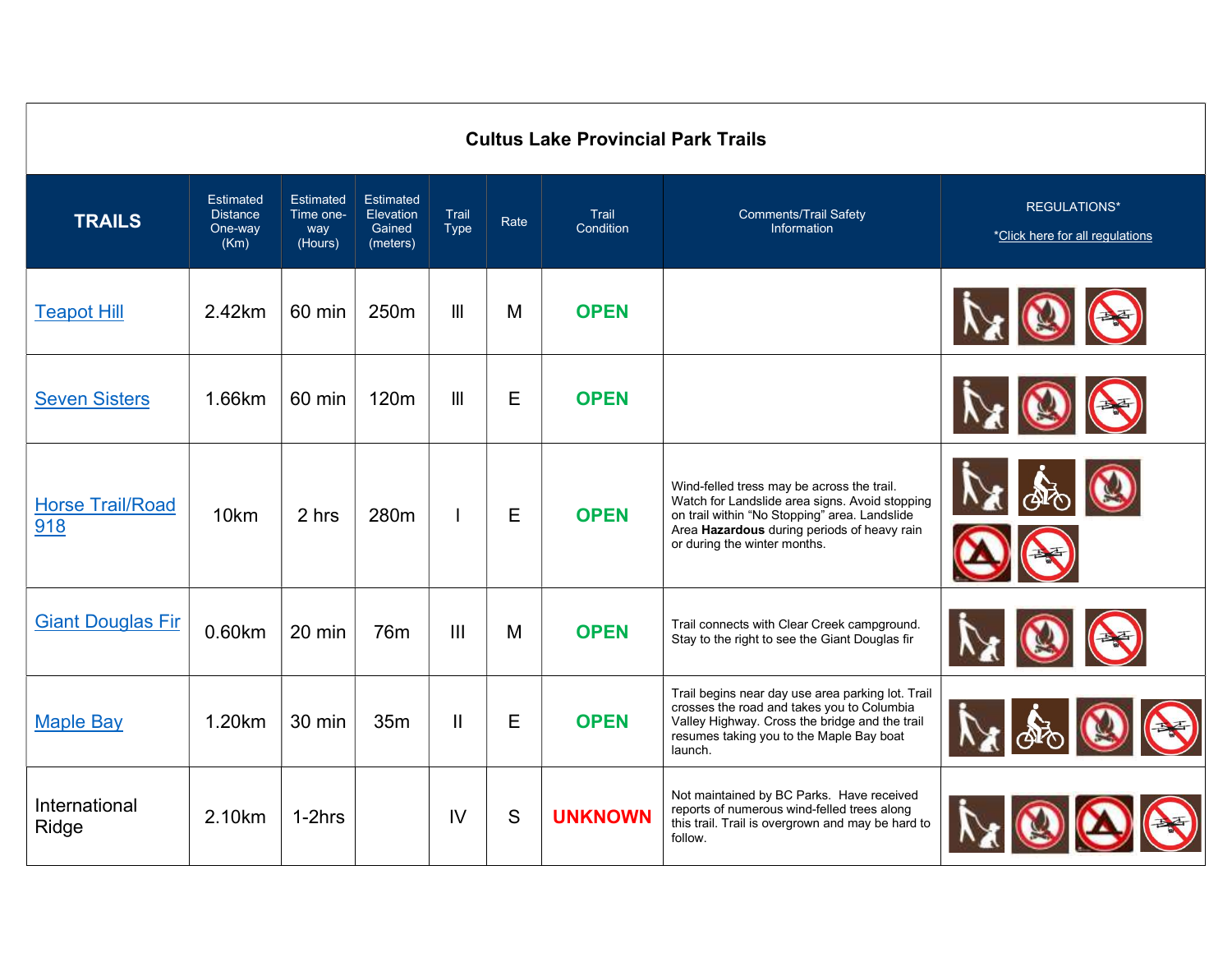| <b>Chilliwack Lake Provincial Park Trails</b> |                                                 |                                          |                                              |                |      |                    |                                                                                                                                                                                                                                                                                                                                                                                                                                                                                                                                                                                                                                                                                                                                                                         |                                                        |  |  |
|-----------------------------------------------|-------------------------------------------------|------------------------------------------|----------------------------------------------|----------------|------|--------------------|-------------------------------------------------------------------------------------------------------------------------------------------------------------------------------------------------------------------------------------------------------------------------------------------------------------------------------------------------------------------------------------------------------------------------------------------------------------------------------------------------------------------------------------------------------------------------------------------------------------------------------------------------------------------------------------------------------------------------------------------------------------------------|--------------------------------------------------------|--|--|
| <b>TRAILS</b>                                 | Estimated<br><b>Distance</b><br>One-way<br>(Km) | Estimated<br>Time one-<br>way<br>(Hours) | Estimated<br>Elevation<br>Gained<br>(meters) | Trail<br>Type  | Rate | Trail<br>Condition | <b>Comments/Trail Safety</b><br><b>Information</b>                                                                                                                                                                                                                                                                                                                                                                                                                                                                                                                                                                                                                                                                                                                      | <b>REGULATIONS*</b><br>*Click here for all regulations |  |  |
| <b>Lindeman Lake</b>                          | 1.68km                                          | 1.0 <sub>hr</sub>                        | 300m                                         | III            | M    | <b>OPEN</b>        | There are tent pads and a urine<br>diversion toilet at the south end of the<br>lake. The provided bear hang has<br>malfunctioned and it is recommended<br>that visitors bring their own bear hang<br>equipment.<br>Please stick to main trail to avoid<br>further braiding in sensitive habitat.<br>Caution: do not leave valuables in<br>your vehicle.<br>Online payment required for<br>backcountry camping.<br>'Pack it in, Pack it out' principles<br>apply.                                                                                                                                                                                                                                                                                                        | $\mathbb{Z}$ $\overline{\mathbf{A}}$ $\mathbf{C}$      |  |  |
| <b>Greendrop Lake</b>                         | 6.00km                                          | $3-4$ hr                                 | 910 <sub>m</sub>                             | $\mathbf{III}$ | M    | <b>OPEN</b>        | There are 4 tent pads, a bear proof<br>food cache and a pit toilet, located at<br>the lake.<br>Greendrop Lake to Flora Lake may<br>be difficult to follow and is not<br>recommended for those without<br>considerable experience in route-<br>finding. Wind-felled tress may be<br>across the trail. It crosses several<br>large landslides requiring scrambling<br>over/around large boulders. Due to<br>recent flooding and high water the<br>route-finding is difficult at the end of<br>Lindeman Lake and along the creeks.<br>Only travel if you are well prepared<br>with proper footwear.<br>Caution: do not leave valuables in<br>your vehicle.<br><b>Online payment required for</b><br>backcountry camping.<br>'Pack it in, Pack it out' principles<br>apply. | $V$ $\Delta$ $\alpha$                                  |  |  |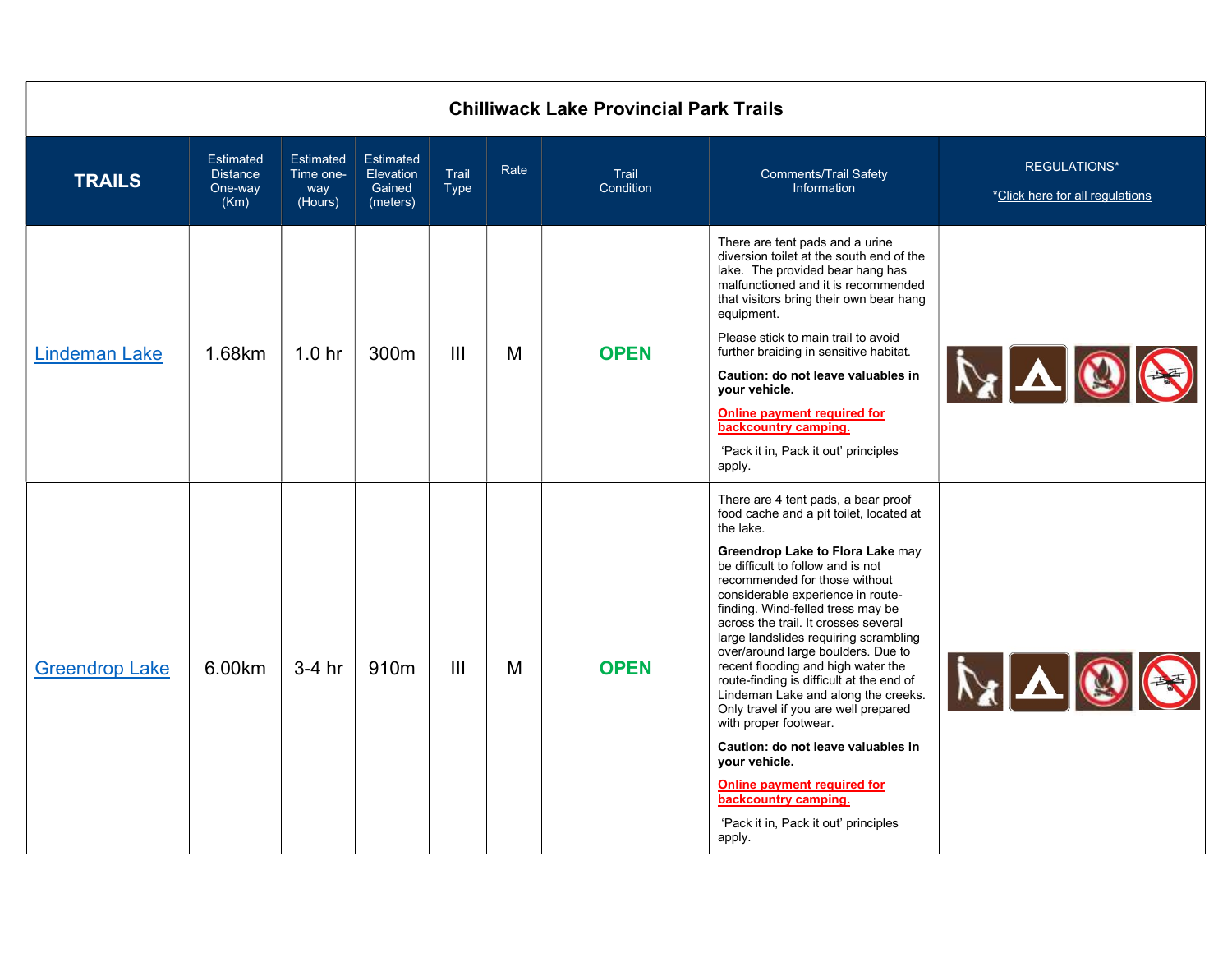| <b>Flora Lake</b>                     | 7 <sub>km</sub> | 5-6 hr   | 1136m | $\mathbf{III}$ | S | <b>OPEN</b>         | There are 2 tent pads, a bear cache<br>and a pit toilet located at the lake.<br>Limited water along trail until you<br>arrive at the lake.<br>Flora Lake to Greendrop Lake may<br>be difficult to follow and is not<br>recommended for those without<br>considerable experience in route-<br>finding. It crosses several large<br>landslides requiring scrambling<br>over/around large boulders and has<br>downed trees. Only travel if you are<br>well prepared with proper footwear.<br>Caution: do not leave valuables in<br>your vehicle.<br><b>Online payment required for</b><br>backcountry camping.<br>'Pack it in, Pack it out' principles<br>apply. | $\mathbb{Z}[\mathbf{A} \mathbf{A}]$ |
|---------------------------------------|-----------------|----------|-------|----------------|---|---------------------|---------------------------------------------------------------------------------------------------------------------------------------------------------------------------------------------------------------------------------------------------------------------------------------------------------------------------------------------------------------------------------------------------------------------------------------------------------------------------------------------------------------------------------------------------------------------------------------------------------------------------------------------------------------|-------------------------------------|
| <b>Flora Lake</b><br><b>Connector</b> | 4 km            | $3-4$ hr | 440   | IV             | S | <b>UNMAINTAINED</b> | This route connects Greendrop Lake<br>and Flora Lake and may be difficult to<br>follow. It is not recommended for<br>those without considerable experience<br>in route-finding. This route crosses<br>several large landslides requiring<br>scrambling over/around large boulders<br>and has downed trees. Only travel if<br>you are well prepared with proper<br>footwear.<br>Caution: do not leave valuables in<br>your vehicle.<br><b>Online payment required for</b><br>backcountry camping.<br>'Pack it in, Pack it out' principles<br>apply.                                                                                                            | $\mathbb{Z}[\nabla]$                |
| <b>Radium Lake</b>                    | 8.0km           | 4-6hrs   | 910m  | IV             | S | <b>OPEN</b>         | Wind-felled tress may be across the<br>trail. 2 tent pads, a bear proof food<br>cache and a pit toilet are available on<br>the East side of the lake.<br>Only travel if you are well prepared<br>with proper footwear.<br><b>Online payment required for</b><br>backcountry camping.<br>'Pack it in, Pack it out' principles<br>apply.                                                                                                                                                                                                                                                                                                                        |                                     |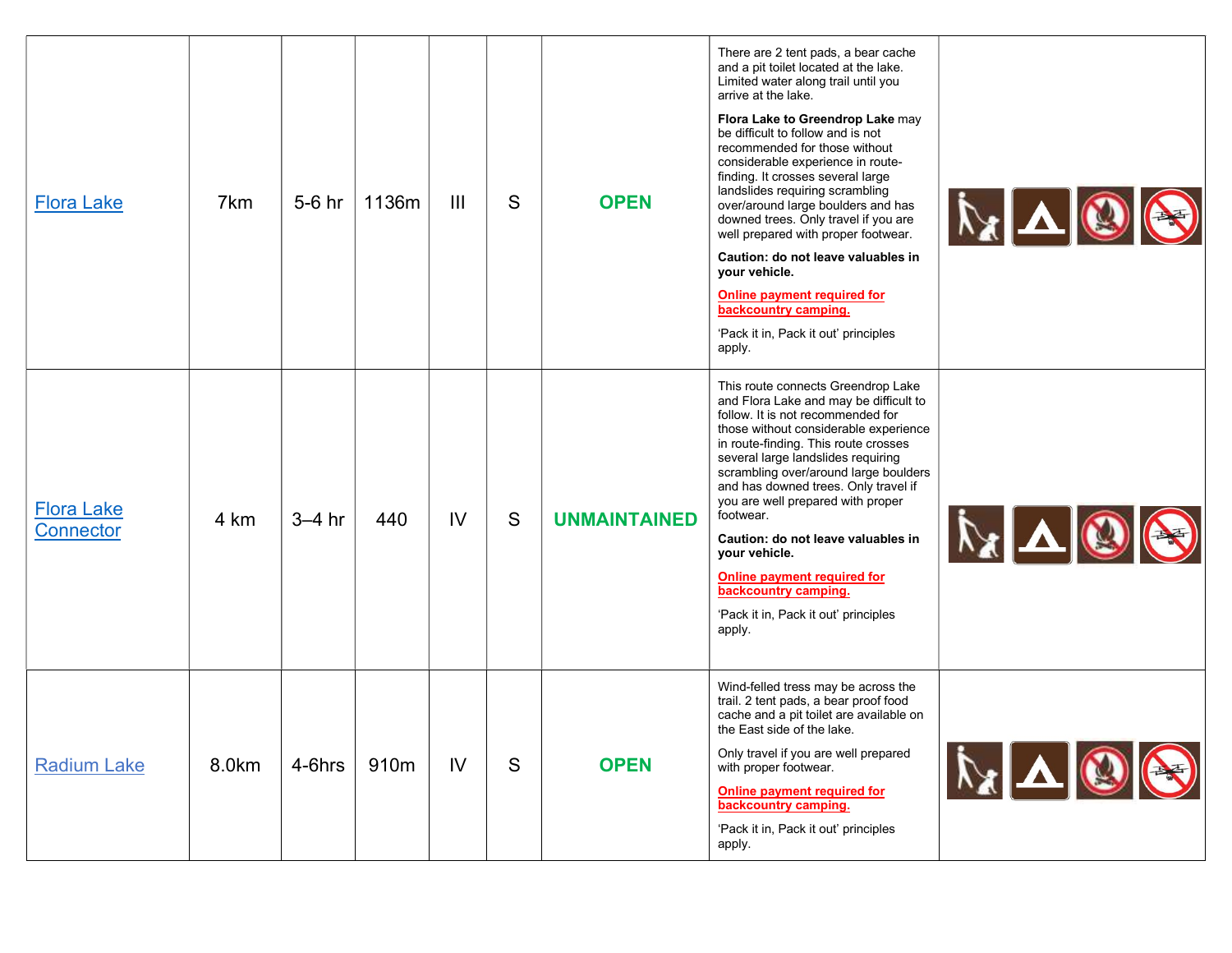## Skagit Valley Provincial Park Trails Area CLOSED Due to November 2021 Pacific Northwest Flood Event

| <b>TRAILS</b>                                          | Estimated<br><b>Distance</b><br>One-way<br>(Km) | <b>Estimated</b><br>Time one-<br>way<br>(Hours) | Estimated<br>Elevation<br>Gained<br>(meters) | Trail<br>Type | Rate | <b>Comments/Trail Safety</b><br>Trail<br>Condition<br>Information |                                                                                                                                                                                                                               | <b>REGULATIONS*</b><br>*Click here for all regulations |
|--------------------------------------------------------|-------------------------------------------------|-------------------------------------------------|----------------------------------------------|---------------|------|-------------------------------------------------------------------|-------------------------------------------------------------------------------------------------------------------------------------------------------------------------------------------------------------------------------|--------------------------------------------------------|
| <b>Chittenden</b><br><b>Meadows Trail</b>              | 1.50km                                          | 1 <sub>hr</sub>                                 | 48m                                          |               | Ε    | <b>CLOSED</b>                                                     | Beautiful trail in early/late season.<br>Known for abundance of mosquitoes<br>between August and mid-September.<br>Two bridges are in the process of<br>being replaced. Use caution when<br>traveling through project areas.  |                                                        |
| Chittenden<br><b>Meadows</b><br><b>Connector Trail</b> | 1.7km                                           | 0.25<br>hr                                      | 40 <sub>m</sub>                              |               | E    | <b>CLOSED</b>                                                     | Trail starts at Ross Lake campground<br>site #1. Trail exits onto Silver Skagit<br>road, 750m from suspension bridge.                                                                                                         |                                                        |
| <b>Skagit River</b><br><b>Trail</b>                    | 14.5km                                          | $4 - 6$<br>hrs                                  | 50 m                                         | $\mathbf{I}$  | E    | <b>CLOSED</b>                                                     | 14.5km one way trail that follows the<br>Skagit River from the Skagit Valley to<br>Manning Park. Be aware of 2018<br>wildfire hazards that continue to exist<br>on trail. Delacy camp is generally<br>flooded during freshet. |                                                        |
| <b>Skyline II Trail</b>                                | 13km                                            | 4 hrs                                           | 610m                                         | III           | S    | <b>CLOSED</b>                                                     | Trail leaves Skagit Valley Park,<br>continuing into Manning Park via<br>Skyline I Trail. Very few water sources<br>are available on this trail.                                                                               |                                                        |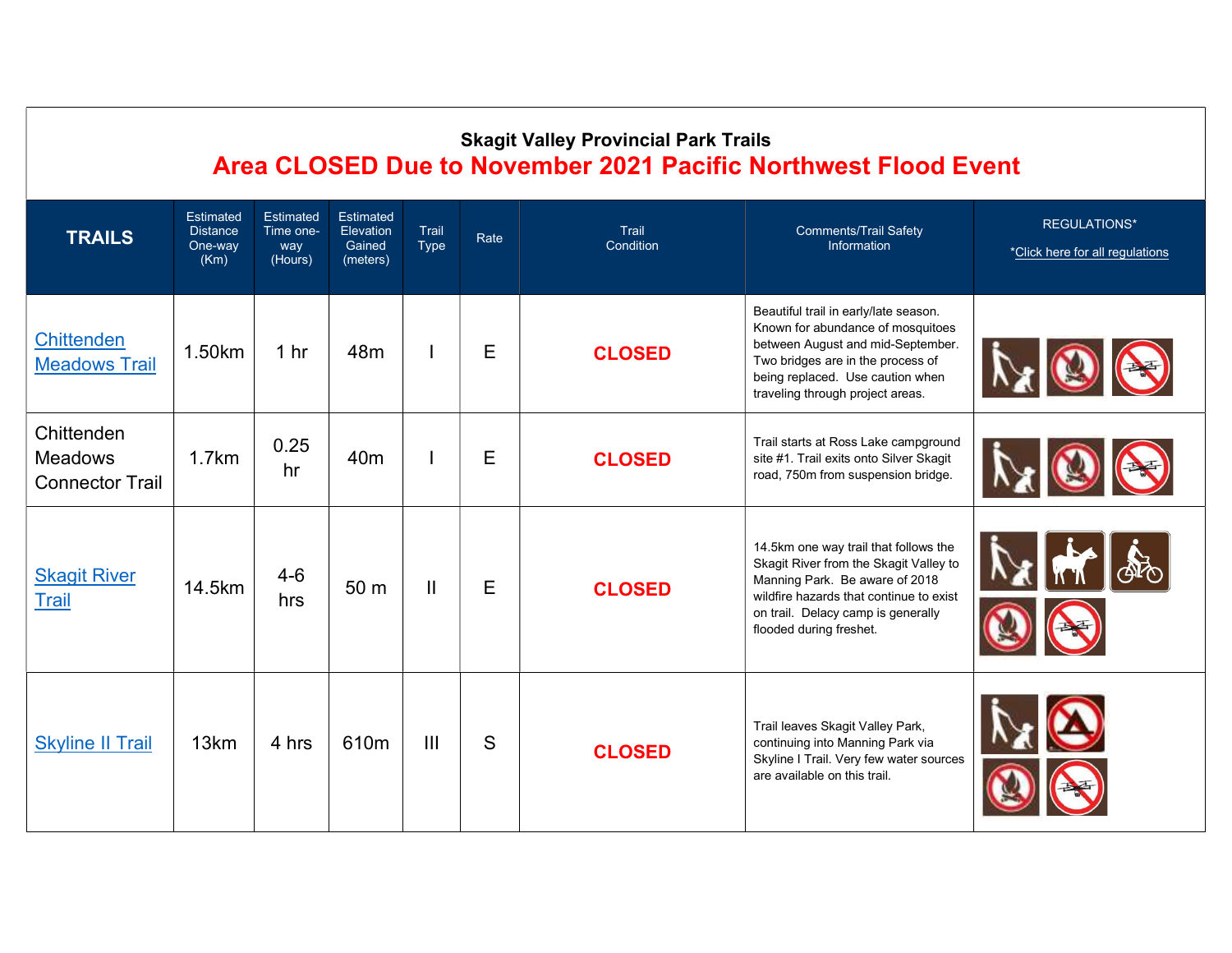| Centennial<br><b>Trail</b>          | 14km  | 4 hrs             | 50 <sub>m</sub> | IV            | E. | <b>CLOSED</b> | 14km one way trail from Skagit River<br>Trailhead to Skyline II Trailhead with<br>access points at Shawatum and<br>Nepopekum.                                                                         |  |
|-------------------------------------|-------|-------------------|-----------------|---------------|----|---------------|-------------------------------------------------------------------------------------------------------------------------------------------------------------------------------------------------------|--|
| Nepopkum<br><b>Creek Trail</b>      | 2km   | 0.5 <sub>hr</sub> | 20 <sub>m</sub> | $\mathbf{II}$ | E  | <b>CLOSED</b> | Overnight Camping is available near<br>the Centennial Trail Junction with two<br>tent pads, toilet, bear cache and a<br>picnic table.<br>Pack it in, Pack it out' principles apply.                   |  |
| <b>Galene Lakes</b><br><b>Trail</b> | 15 km | $8 - 12$<br>hrs   | 1250m           | IV            | S  | <b>CLOSED</b> | Unmaintained. Trail in poor condition,<br>is difficult to follow and is not<br>recommended for travel. Extremely<br>limited water access. A personal<br>navigation device is strongly<br>recommended. |  |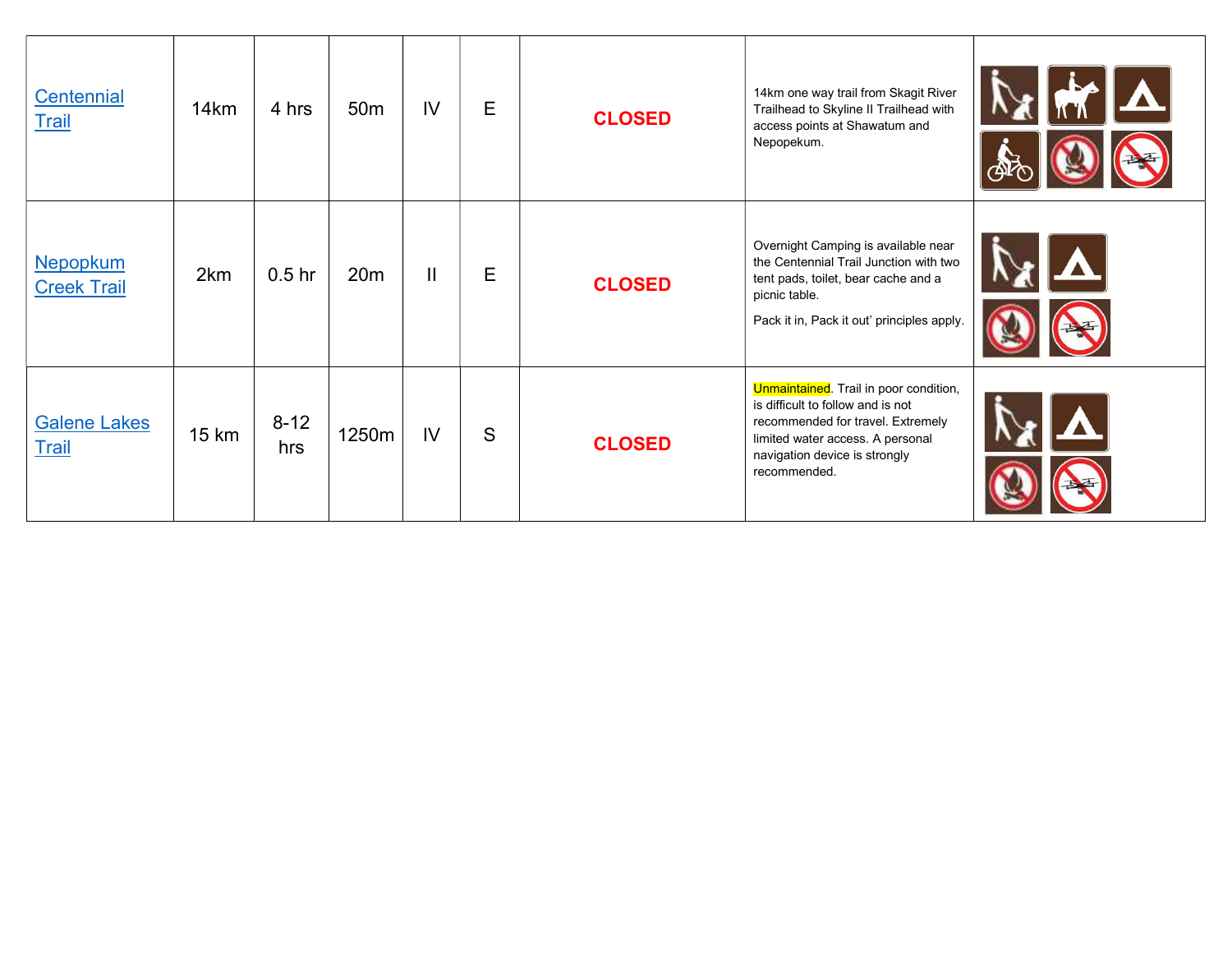| <b>Coquihalla Summit Recreation Area Trails</b> |                                                        |                                                 |                                                     |                      |      |                    |                                                                                                                                                                                                                                                                                  |                                                        |  |
|-------------------------------------------------|--------------------------------------------------------|-------------------------------------------------|-----------------------------------------------------|----------------------|------|--------------------|----------------------------------------------------------------------------------------------------------------------------------------------------------------------------------------------------------------------------------------------------------------------------------|--------------------------------------------------------|--|
| <b>TRAILS</b>                                   | <b>Estimated</b><br><b>Distance</b><br>One-way<br>(Km) | <b>Estimated</b><br>Time one-<br>way<br>(Hours) | <b>Estimated</b><br>Elevation<br>Gained<br>(meters) | Trail<br><b>Type</b> | Rate | Trail<br>Condition | <b>Comments/Trail Safety</b><br>Information                                                                                                                                                                                                                                      | <b>REGULATIONS*</b><br>*Click here for all regulations |  |
| <b>Fall's Lake</b><br><b>Trail</b>              | 0.90km                                                 | 0.30 hr                                         | 40 <sub>m</sub>                                     | $\mathbf{I}$         | M    | <b>OPEN</b>        | There are 2 tent pads located at the lake. A<br>bear proof food cache and a pit toilet is located<br>up the trail to the East.<br>'Pack it in, Pack it out' principles apply.                                                                                                    |                                                        |  |
| <b>Zoa Peak Trail</b>                           | 5.50km                                                 | $3-4$ hr                                        | 635m                                                | III                  | M    | <b>OPEN</b>        | Trail begins at Fall's Lake parking lot. Travel up<br>the pipeline road. Beginning of trail is marked<br>with sign on pipeline access road. Always be<br>prepared for extreme high elevation weather.<br>No water access along trail in summer months.                           |                                                        |  |
| <b>Needle Peak</b><br><b>Trail</b>              | 6.50km                                                 | $4-5$ hr                                        | 882 m                                               | $\mathbf{III}$       | S    | <b>OPEN</b>        | Limited water access on trail during summer<br>months. Always be prepared for extreme high<br>elevation weather. Avalanche risk may exist<br>ensure you have proper winter travel<br>knowledge.<br>Please stick to main trail to avoid further<br>braiding in sensitive habitat. |                                                        |  |

 $\blacksquare$